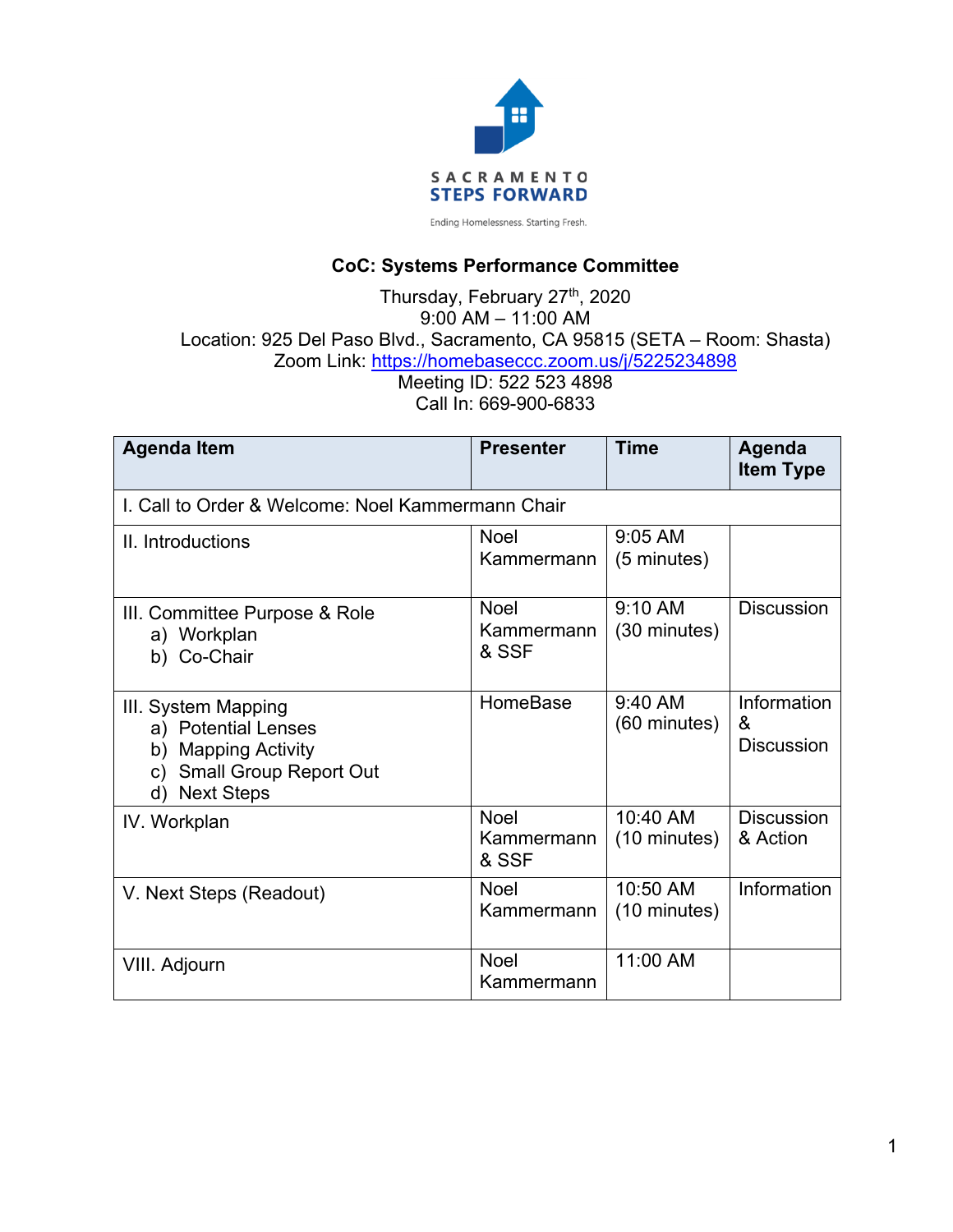

### Workplan of the Systems Committee

| <b>Activity</b><br>Indicator | <b>Responsibility</b>                                                                                                                                                           | <b>Timeline</b>                                   | <b>Proposed Actions of the</b><br><b>Systems Committee</b>                                                                                                   | <b>Source</b><br>of Role | <b>Support</b>            | <b>Required</b><br><b>Elements</b> |
|------------------------------|---------------------------------------------------------------------------------------------------------------------------------------------------------------------------------|---------------------------------------------------|--------------------------------------------------------------------------------------------------------------------------------------------------------------|--------------------------|---------------------------|------------------------------------|
| <b>Systems Work</b>          |                                                                                                                                                                                 |                                                   |                                                                                                                                                              |                          |                           |                                    |
| $1A^*$                       | Map how the homeless system of<br>services functions, including<br>inventorying the major programs,<br>services and resources, to inform the<br>Sacramento CoC Board and public | Suggested:<br>February &<br>April                 | Approve systems map design elements<br>2.<br>Approve final version(s) of the systems map<br>3.<br>Approve plan to share the map with CoC<br>Board and public | Governance<br>Charter    | Support: SSF,<br>Homebase |                                    |
| $1B^*$                       | Coordinate implementation of a<br>County-wide housing and support<br>services system for persons<br>experiencing homelessness                                                   | Suggested:<br>February &<br>June                  | Approve of delegation to Combined CE<br>Committee.<br>2.<br>Request input into CE final<br>recommendations in June                                           | Governance<br>Charter    | Support: SSF              | CoC Board<br>approval              |
| $1C^*$                       | Evaluate system-level performance<br>data using HUD and community<br>performance measures                                                                                       | Suggested:<br>March                               | Approve evaluation factors and data<br>sources                                                                                                               | Governance<br>Charter    | Support: SSF,<br>Homebase |                                    |
| $1D^*$                       | Conduct the annual gaps analysis<br>and presenting to the Sacramento<br>CoC Board                                                                                               | Suggested:<br>May & July                          | Approve gaps analysis proposed approach<br>2.<br>Approve final version of the gaps analysis<br>3.<br>Approve plan to share the report with CoC<br>Board      | Governance<br>Charter    | Support: SSF,<br>Homebase | CoC Board<br>approval              |
| $2A^*$                       | Develop communitywide plan to<br>ensure outreach, shelter, housing,<br>supportive services, prevention                                                                          | Suggested:<br>Pending<br>completion of<br>Item 1D | <b>TBD</b>                                                                                                                                                   | Governance<br>Charter    | Support: SSF              | CoC Board<br>approval              |
| $2B^*$                       | Recommend strategies and actions<br>to the Sacramento CoC Board to<br>improve overall functioning of the<br>homeless system                                                     | Suggested:<br>Pending<br>completion of<br>1D      | <b>TBD</b>                                                                                                                                                   | Governance<br>Charter    | <b>TBD</b>                |                                    |

*\*New activity for our CoC*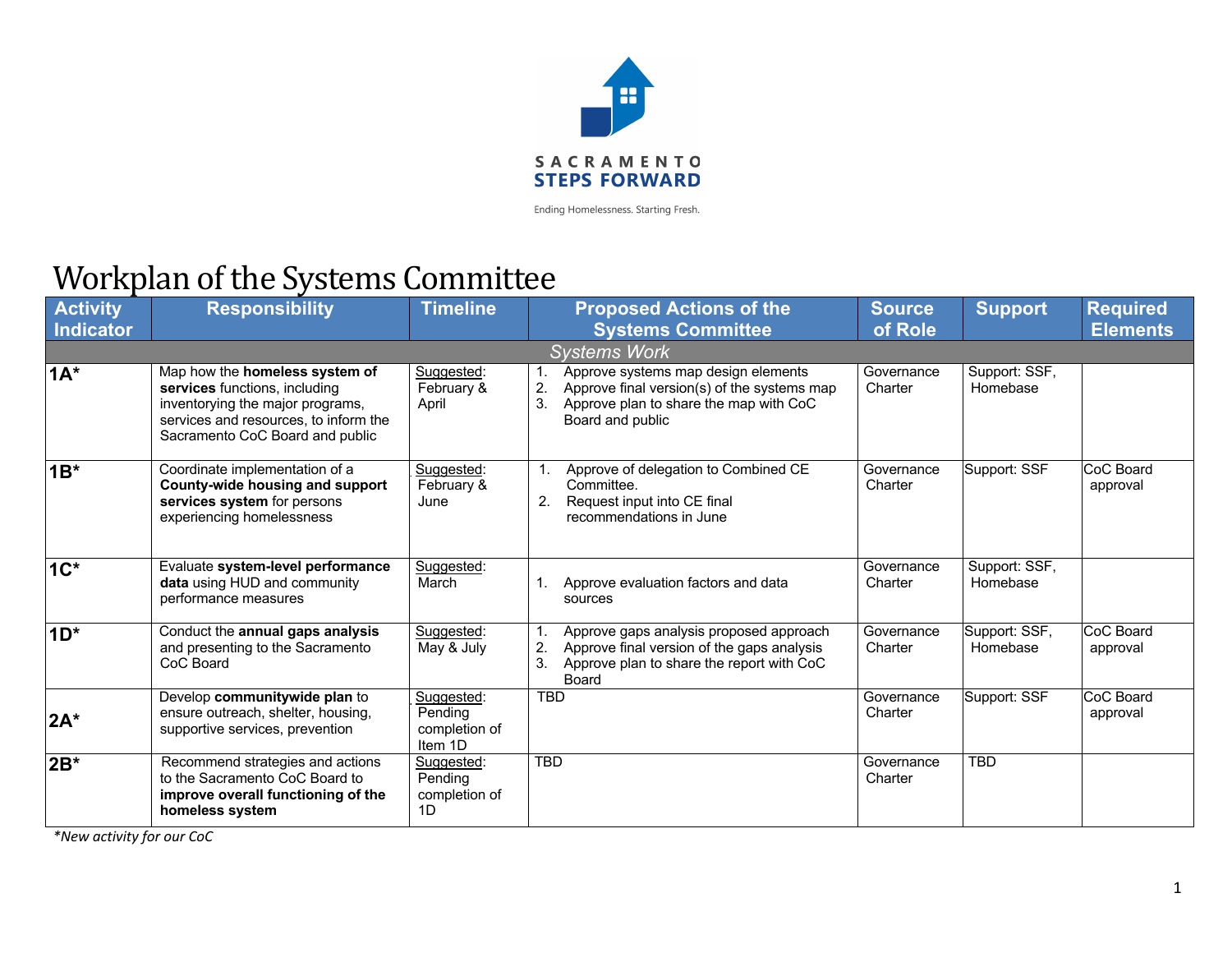

#### **ANNUAL RESPONSIBILITIES:** *Recommend: revisit workplan in May for items below*

| <b>Activity</b><br><b>Indicator</b> | <b>Responsibility</b>                                                                                                           | <b>Timeline</b>                                                                     | <b>Proposed Actions of the</b><br><b>Systems Committee</b>                                                                                                                       | <b>Source of</b><br><b>Role</b>        | <b>Support</b>                 | <b>Required</b><br><b>Elements</b>                                                                                                  |
|-------------------------------------|---------------------------------------------------------------------------------------------------------------------------------|-------------------------------------------------------------------------------------|----------------------------------------------------------------------------------------------------------------------------------------------------------------------------------|----------------------------------------|--------------------------------|-------------------------------------------------------------------------------------------------------------------------------------|
|                                     |                                                                                                                                 |                                                                                     | PIT & HIC                                                                                                                                                                        |                                        |                                |                                                                                                                                     |
| 3A                                  | Plan and conduct the Point-In-Time<br>(PIT) Counts                                                                              | Suggested:<br>May 2020<br>2021 PIT<br>Subcommittee:<br>July, Sept, Nov,<br>Dec 2020 | Establish and recruit members<br>1.<br>for PIT 2021 RFP Panel<br>2.<br>Establish and recruit members<br>for 2021 PIT Subcommittee<br>Approve PIT Sub-Committee<br>3.<br>workplan | Governance<br>Charter                  | Support: SSF,<br>Subcontractor | PIT 2021 RFP Review<br>Panel, 2021 PIT-<br>focused<br>subcommittee<br>(approved by CoC<br>Board)<br>Prepare report for<br>CoC Board |
| 3B                                  | Complete the annual Housing<br><b>Inventory Count (HIC)</b> required by<br><b>HUD</b>                                           | Suggested: May<br>2020                                                              | <b>TBD</b>                                                                                                                                                                       | Governance<br>Charter                  | Support: SSF,<br>Subcontractor |                                                                                                                                     |
| <b>NOFA</b>                         |                                                                                                                                 |                                                                                     |                                                                                                                                                                                  |                                        |                                |                                                                                                                                     |
| <b>4A</b>                           | Oversee the CoC strategy around<br>improving SPM outcomes outlined<br>in the 2019 CoC Application                               | Suggested:<br><b>TBD</b>                                                            | <b>TBD</b>                                                                                                                                                                       | 2019 CoC<br><b>NOFA</b><br>Application | Support: SSF                   |                                                                                                                                     |
| 4B                                  | Develop system (non project) for<br>portions of application, including<br>application for planning activities                   | Suggested: May<br>& June                                                            | Approve delegation to PRC<br>1.                                                                                                                                                  | Governance<br>Charter                  | Support: SSF                   | CoC Board approval                                                                                                                  |
| <b>4C</b>                           | Identify and analyze risk factors for<br>first time homelessness and<br>recommend strategies to improve<br>diversion strategies | Suggested:<br><b>TBD</b>                                                            | <b>TBD</b>                                                                                                                                                                       | 2019 CoC<br><b>NOFA</b><br>Application | Support: SSF                   |                                                                                                                                     |
| 4D                                  | Review the annual CoC application<br>relative to system performance and<br>planning activities                                  | Suggested: July<br>– August                                                         | Review and approve the annual<br>1.<br>CoC application in context of 1A-<br>1D items                                                                                             | Governance<br>Charter                  | Support: SSF                   |                                                                                                                                     |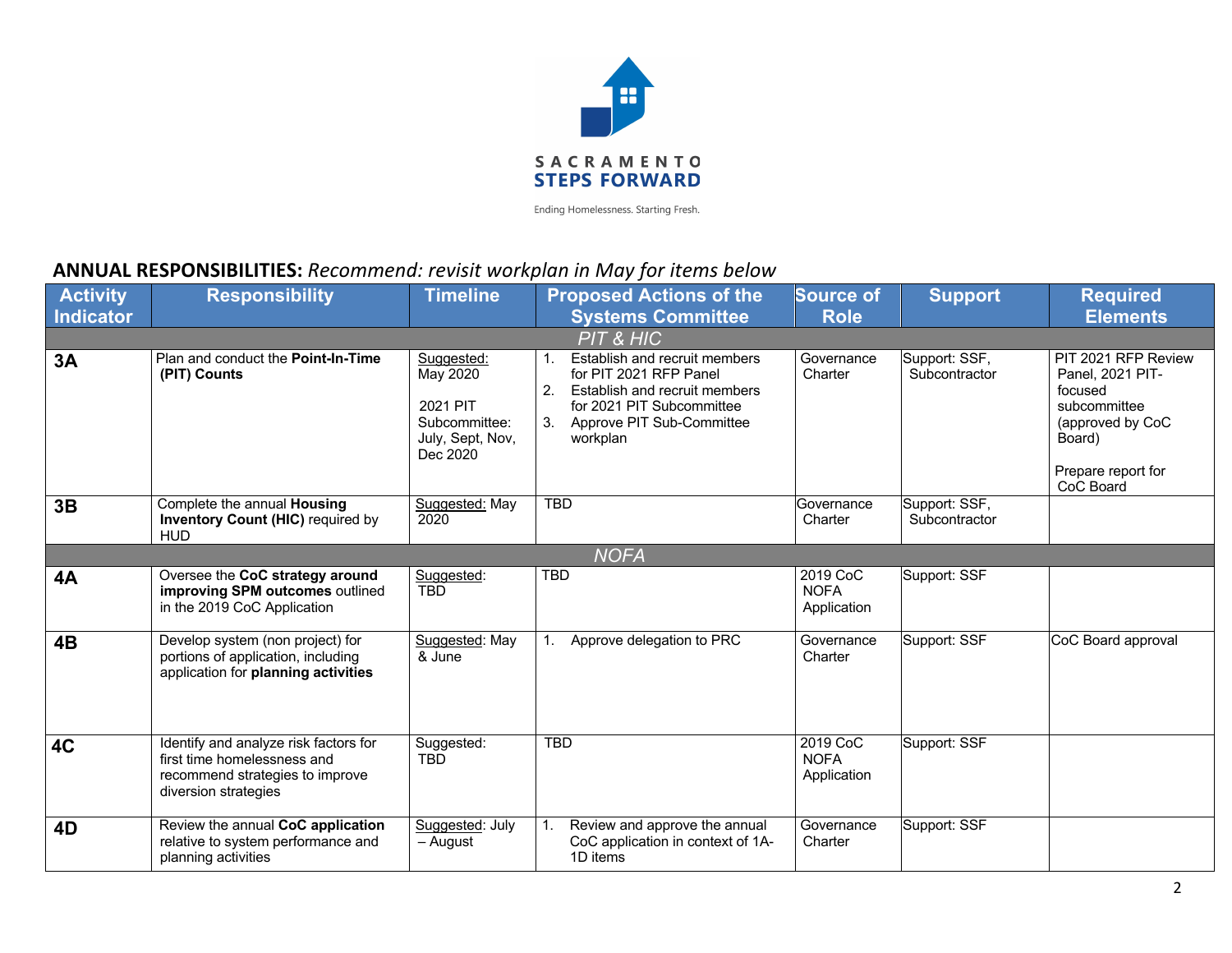

#### **ANNUAL RESPONSIBILITIES (continued)**

| <b>Activity</b><br><b>Indicator</b> | <b>Responsibility</b>                                                                                                                    | <b>Timeline</b> | <b>Proposed Actions of</b><br>the Systems<br><b>Committee</b> | <b>Source of</b><br><b>Role</b>                                  | <b>Support</b> | <b>Required</b><br><b>Elements</b>                                           |  |
|-------------------------------------|------------------------------------------------------------------------------------------------------------------------------------------|-----------------|---------------------------------------------------------------|------------------------------------------------------------------|----------------|------------------------------------------------------------------------------|--|
| <b>System Performance Measures</b>  |                                                                                                                                          |                 |                                                               |                                                                  |                |                                                                              |  |
| <b>5A</b>                           | <b>Review System Performance</b><br><b>Measures (SPMs)</b>                                                                               | Suggested: TBD  | <b>TBD</b>                                                    | 2020 CoC<br>Calendar of<br>Actions<br>(approved by<br>CoC Board) | Support: SSF   |                                                                              |  |
| 5B                                  | Report to HUD and community<br>on system level and project<br>performance outcomes                                                       | Suggested: TBD  | <b>TBD</b>                                                    | Governance<br>Charter                                            | Support: SSF   | Coordinate with<br><b>HMIS Committee;</b><br>produce report for<br>CoC Board |  |
| <b>Consolidated Plan</b>            |                                                                                                                                          |                 |                                                               |                                                                  |                |                                                                              |  |
| 6A                                  | Provide information for<br><b>Consolidated Plan</b>                                                                                      | Suggested: TBD  | <b>TBD</b>                                                    | Governance<br>Charter                                            | Support: SSF   | Prepare report for<br>CoC Board                                              |  |
| 6B                                  | Consult with ESG recipients on<br>the Consolidated Plan for<br>allocating ESG funding and<br>reporting on performance in<br><b>CAPER</b> | Suggested: TBD  | <b>TBD</b>                                                    | Governance<br>Charter                                            | Support: SSF   | Prepare report for<br>CoC Board                                              |  |
| <b>Funding Priorities</b>           |                                                                                                                                          |                 |                                                               |                                                                  |                |                                                                              |  |
| <b>7A</b>                           | Establish funding priorities<br>collaboratively with PRC                                                                                 | Suggested: TBD  | <b>TBD</b>                                                    | Governance<br>Charter                                            | Support: SSF   | CoC Board<br>Approval                                                        |  |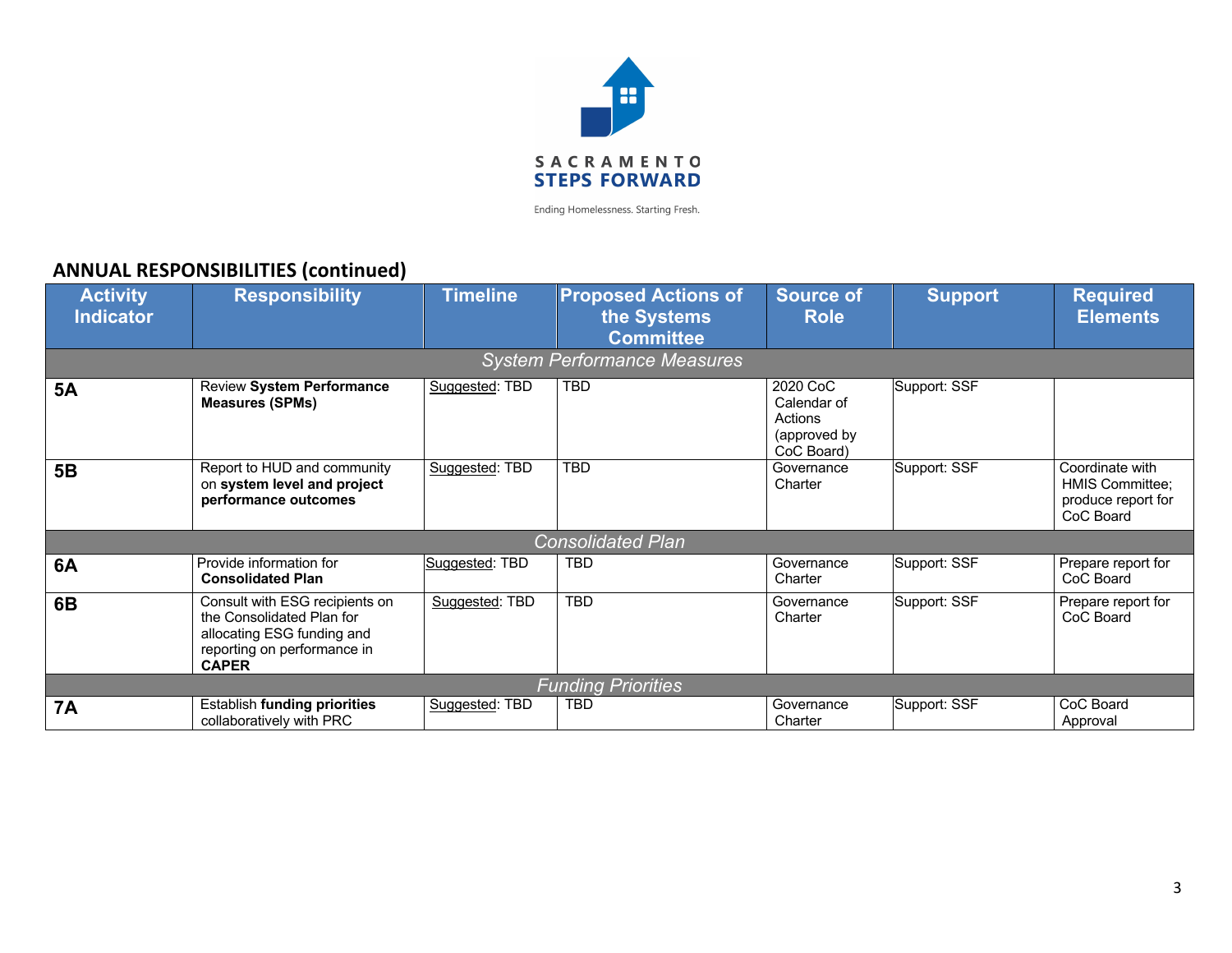# Identifying a Central Challenge for System Mapping

Systems Performance Committee February 27, 2020

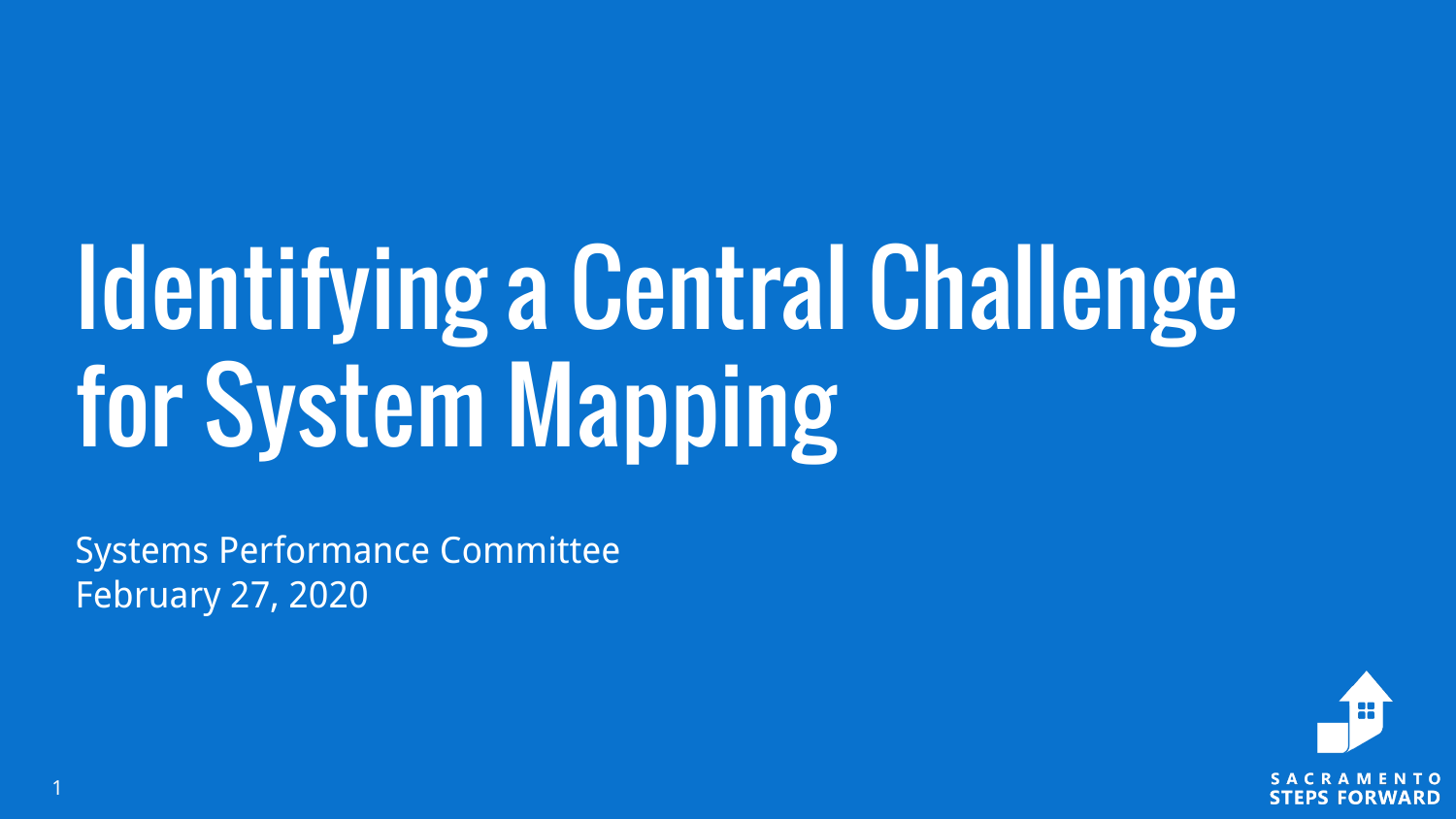## What is a System Map & Gaps Analysis?

- Mapping is a way of understanding **complexities** and identifying possible points of **intervention**
- It helps us describe and diagnose a current state of a given system and identify gaps and opportunities for improvement
- A system map provides insight into the gaps & inefficiencies of a system, which can be more thoroughly explored in a gaps analysis and other work products

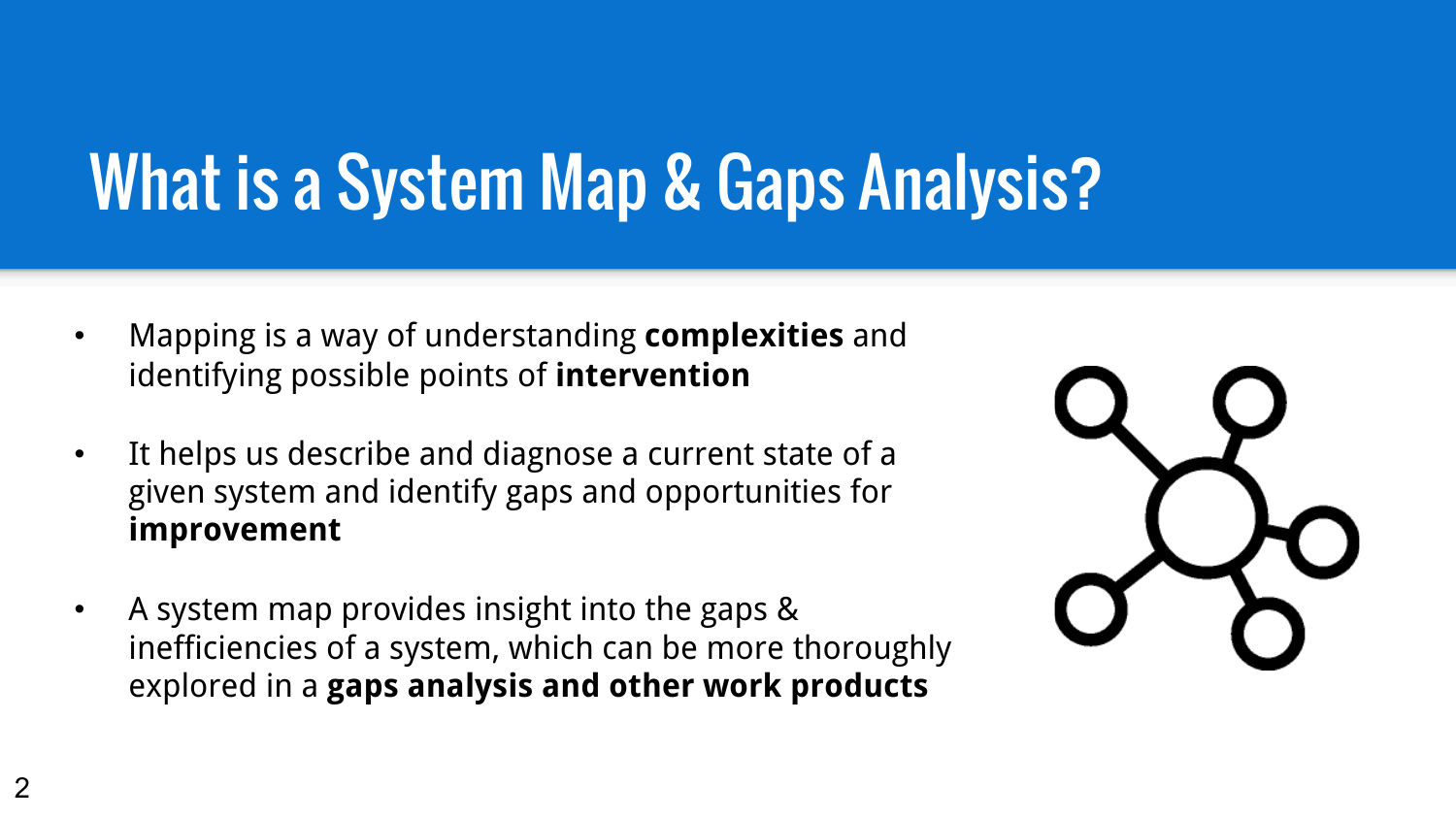#### **Example A: Subpopulation**

Quantitative Data: HMIS, HIC (if CH, DV, Vets, youth, or AIDs), partner databases\*

Qualitative Data: Sacramento County, Cities in Sacramento County, providers, focus groups

Actions: inventory unique resources for a subpopulation, evaluate subpopulation need vs. dedicated capacity, increase partnerships, influence funding priorities

Pros: in-depth analysis of the resources available to a specific subpopulation, opportunity to analyze system equity for a subpopulation of interest

Cons: difficult to obtain quantitative data from providers that would be useful for analysis of client flow through the system

#### **Example B: Non-Homeless Specific Partners**

Quantitative Data: HMIS, partner databases\*

Qualitative Data: partners

Actions: inventory current resources from a specific partner group serving homeless clients (e.g., education, healthcare, criminal justice, etc.), increase coordination with these partners

Pros: in-depth look at a portion of the system of care that is not homeless-dedicated, opportunities for better collaboration, build understanding of inflow into the homelessness system of care

Cons: relies on the cooperation of non-homeless specific partners, difficult to arrive at common definitions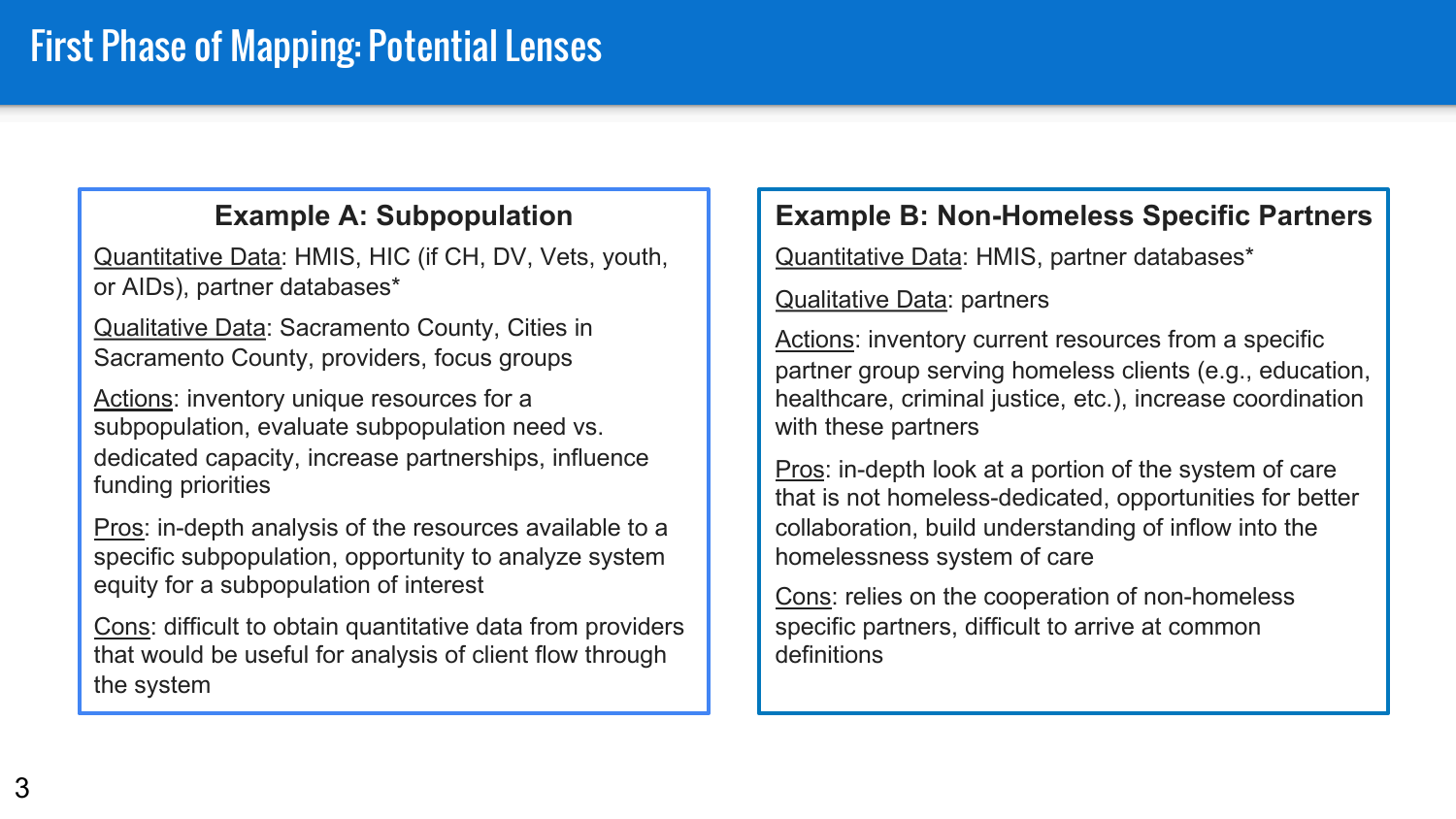#### **Example C: Access**

Quantitative Data: HMIS

Qualitative Data: Sacramento County, Cities in Sacramento County & providers

Actions: inventory current access points across the homeless system of care (CE, County, Cities' programs), evaluate eligibility requirements & assessment types, catalogue outreach/navigation efforts, increase coordination & standardization between systems of care, set funding priorities

Pros: opportunity to standardize access to the system of care which will improve the client, provider, and community experience

Cons: does not track flow through the system of care, limited quantitative components

#### **Example D: HMIS Demographic Case Studies**

Quantitative Data: HMIS

Qualitative Data: focus groups, targeted stakeholder interviews

Actions: select a specific focus group of clients (e.g., single individuals scoring 9+), randomly select multiple cases from each demographic & program type of interest, plot their experience with the system of care using HMIS data, evaluate difference in experience/outcomes, strategize efforts to increase standardization of process & outcome

Pros: in-depth understanding of client flow throughout the system of care, opportunity to identify gaps & increase standardization

Cons: HMIS data is limited in explaining the "why" of gaps in services, will not produce a visual easily shared with the community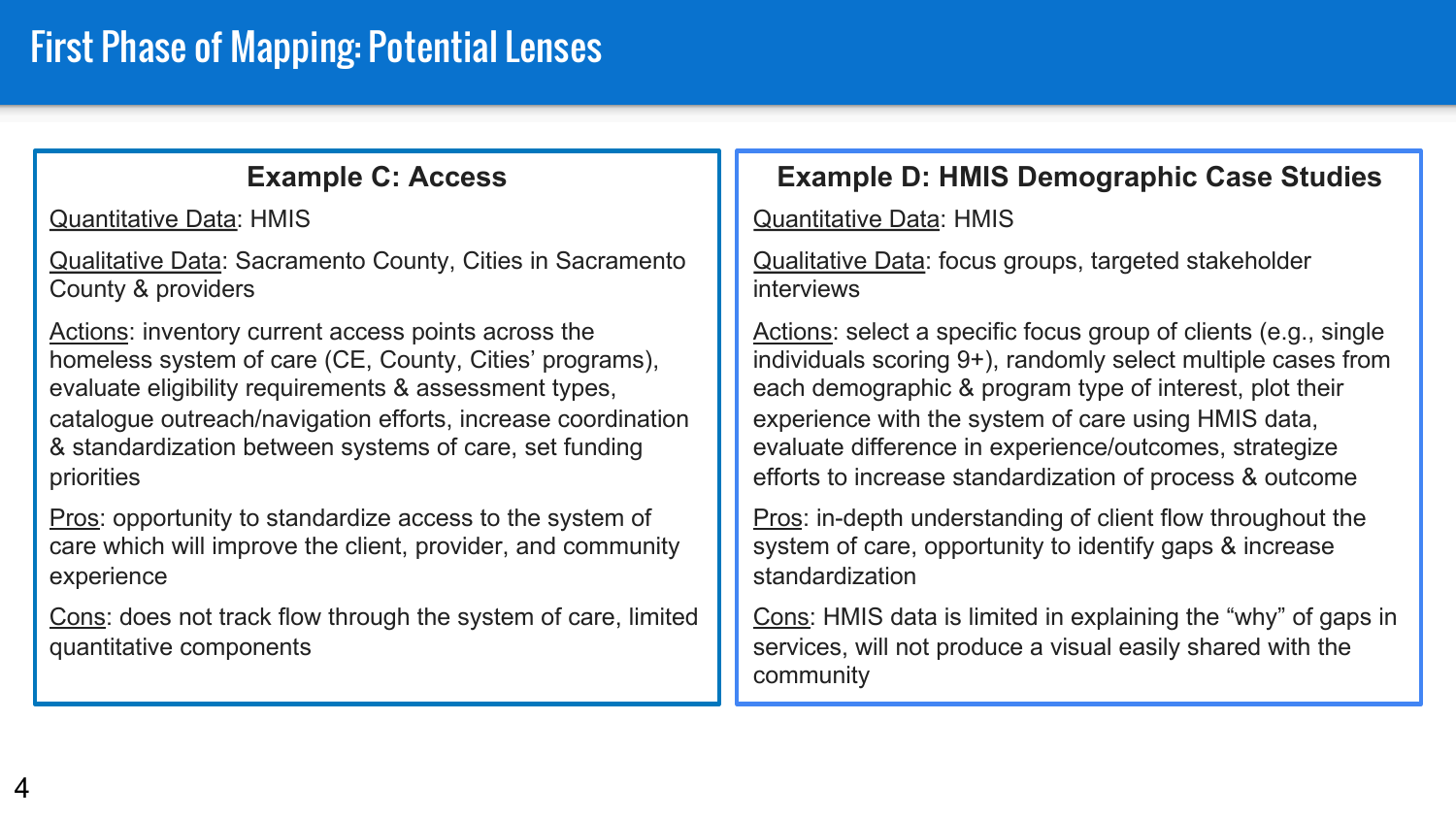### First Phase of Mapping: Potential Lenses

#### **Example E: Funding & Resources**

Quantitative Data: Sacramento County\*, Cities in Sacramento County\*, SSF & providers\*

Qualitative Data: focus group with the Funders Collaborative, targeted stakeholder interviews

Actions: request information about funding sources and current programs from each homeless-dedicated provider in Sacramento County (or a specific subset), analyze cost per program, recommend funding standards & priorities for the Funders Collaborative

Pros: produce a system-level understanding and analysis about how homelessness funding is being utilized across Sacramento County

Cons: difficult to obtain key funding information, difficult to compare programs due to differences in subpopulation-focus and funding requirements (e.g., a vets PSH provider may have different costs & eligibility than a mental health-focused PSH provider)

#### **Example F: Bed & Voucher Utilization Rate**

Quantitative Data: 2019 HIC, provider databases\*

Qualitative Data: targeted stakeholder interviews

Actions: analyze the bed & voucher utilization rate system-wide as reported on the 2019 HIC, engage stakeholders to explain any deficiencies, recommend targeted interventions for programs with low utilization

Pros: develop a system-level understanding of utilization of existing programs, HIC information is easily accessible

Cons: utilization data is only readily accessible at a point in time; year long utilization data will be difficult to obtain and analyze; SPC will have limited opportunities to act on this information for non-CoC funded housing

**Example G: What are your ideas?**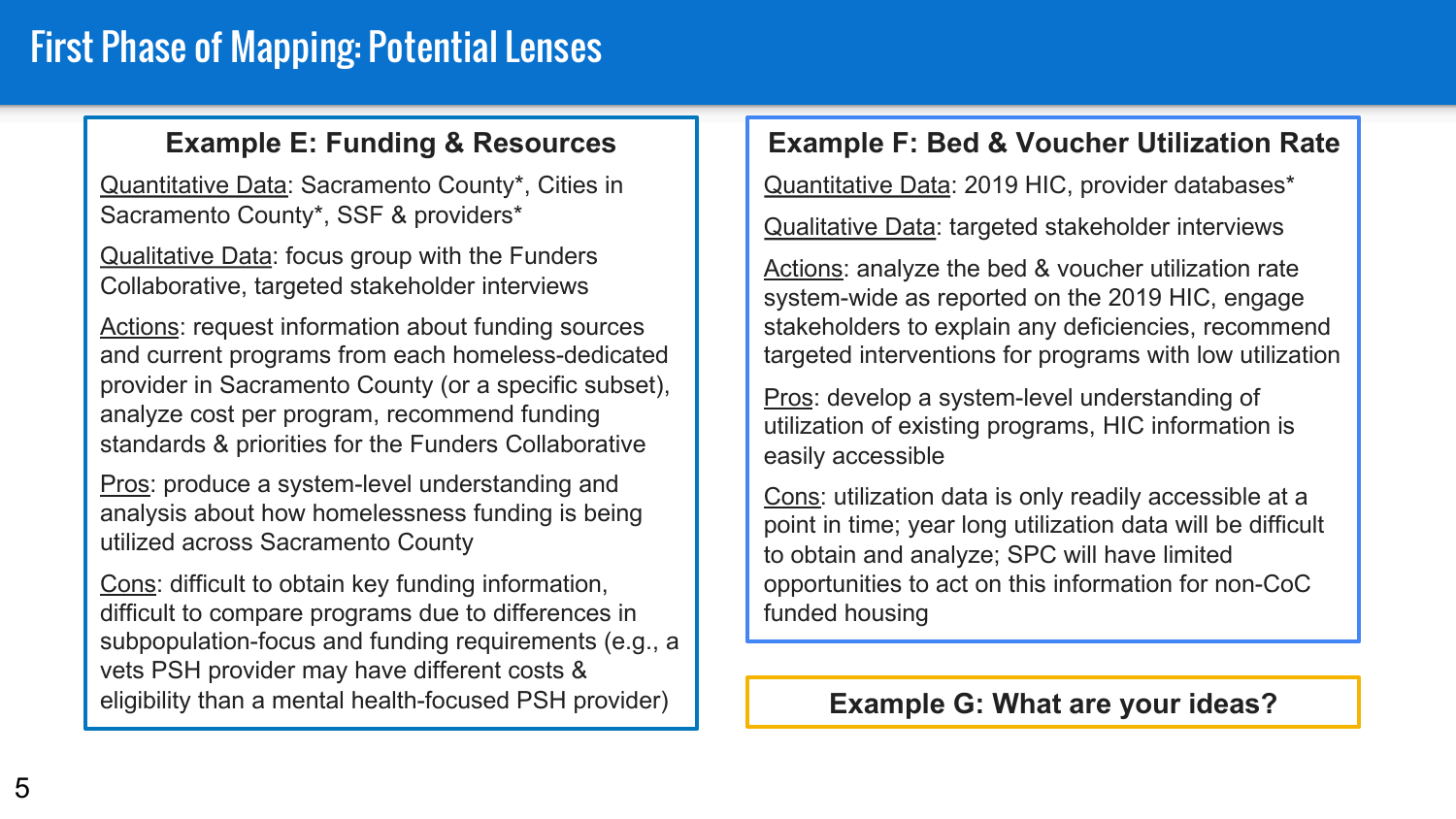## Mapping Activity: What is the Central Challenge?

When generating the challenge statement, avoid hidden assumed solutions.

Solution Statement: All homeless housing programs enter information in HMIS

Challenge Statement: We do not have a full understanding of how many individuals experiencing homelessness there are in Sacramento.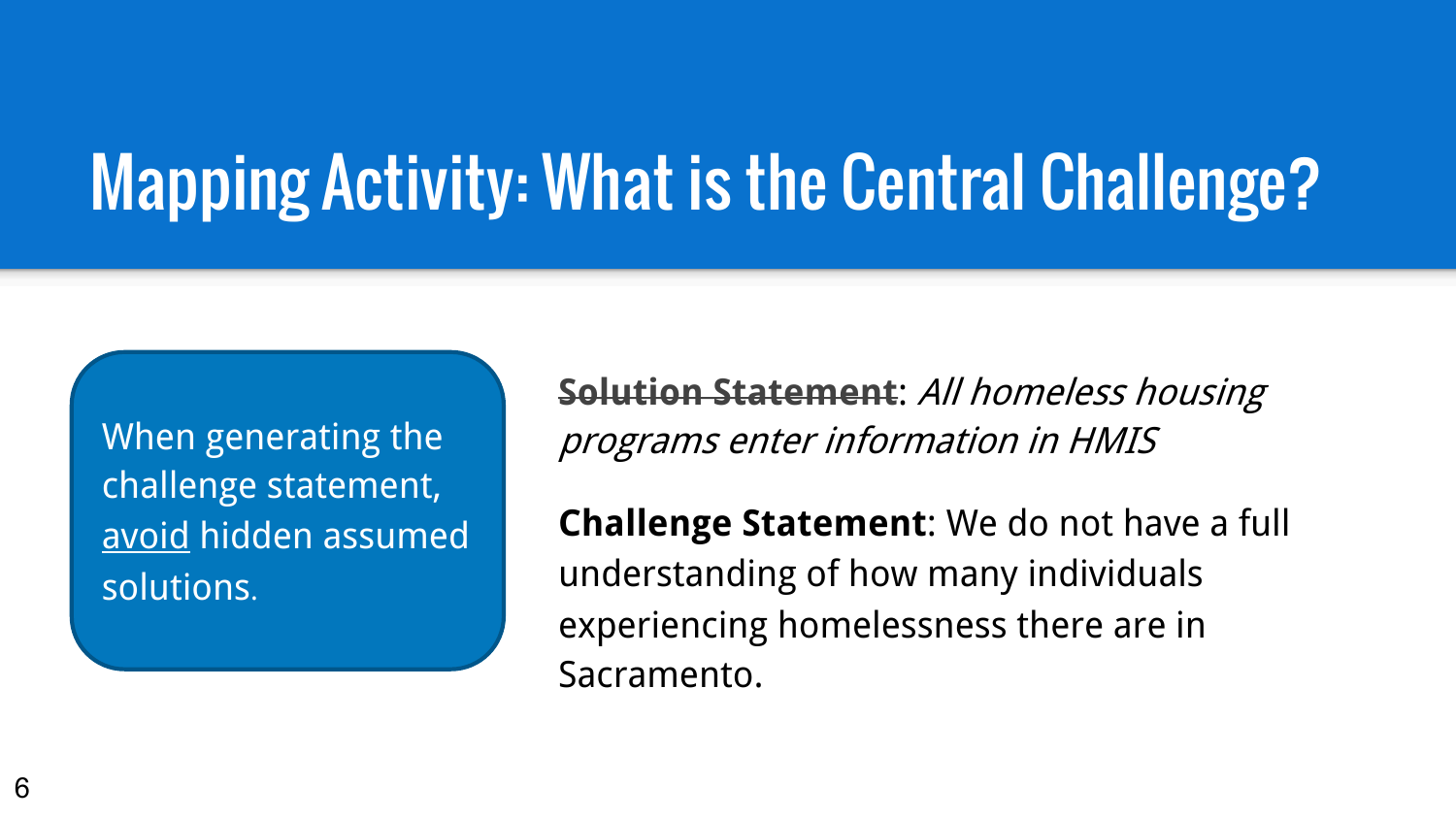# Small Group Report Out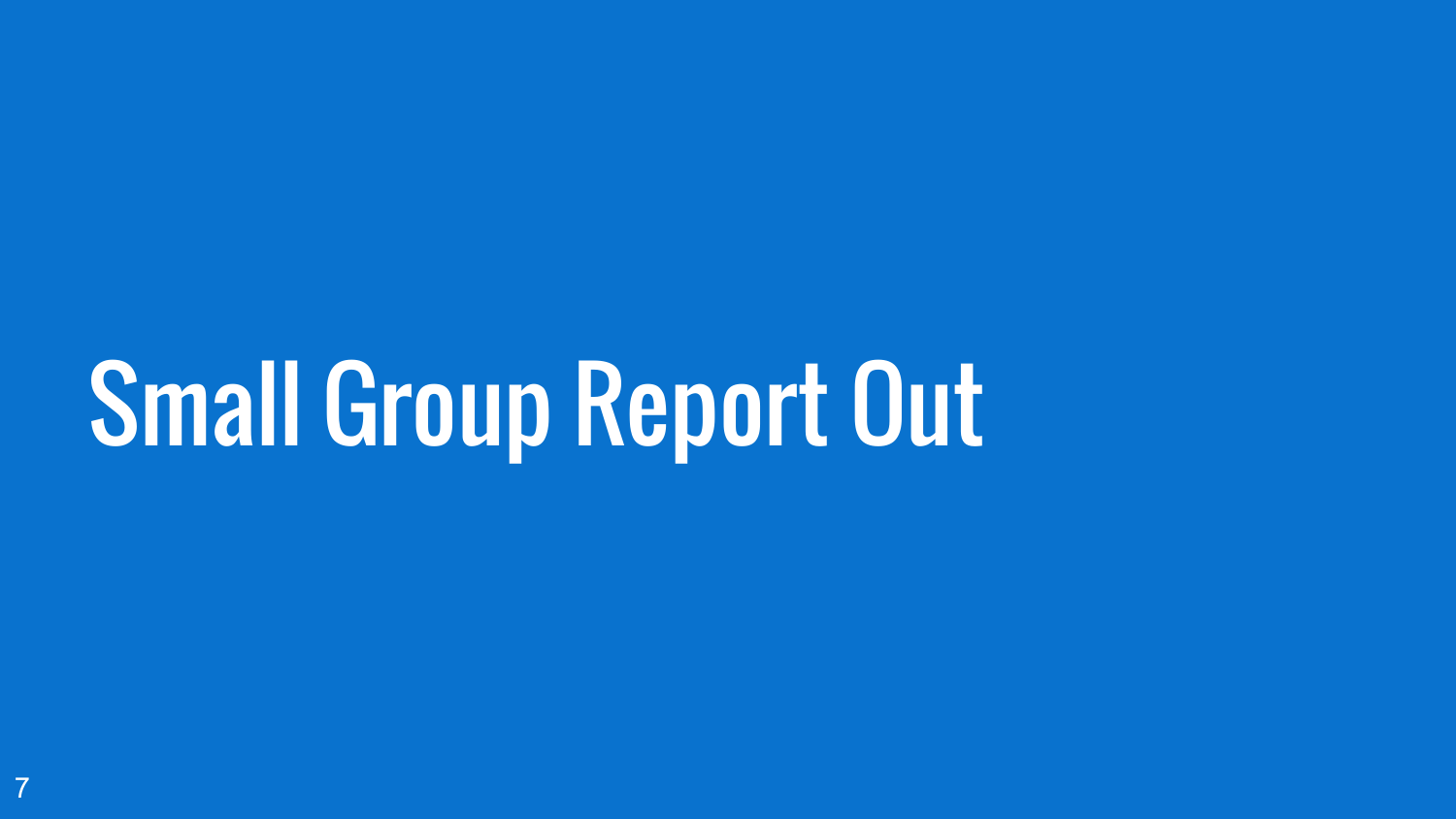## Discussion: March Meeting Agenda

- 1. What central challenge(s) should we begin to examine first? (Vote)
- 2. Are there any specific lenses of interest? (Discussion Vote for 2-3)
- 3. What data sources would best support an analysis of the central challenge? (Discussion)
- 4. Any other agenda items you would like to see in March that will support the roles of the SPC?